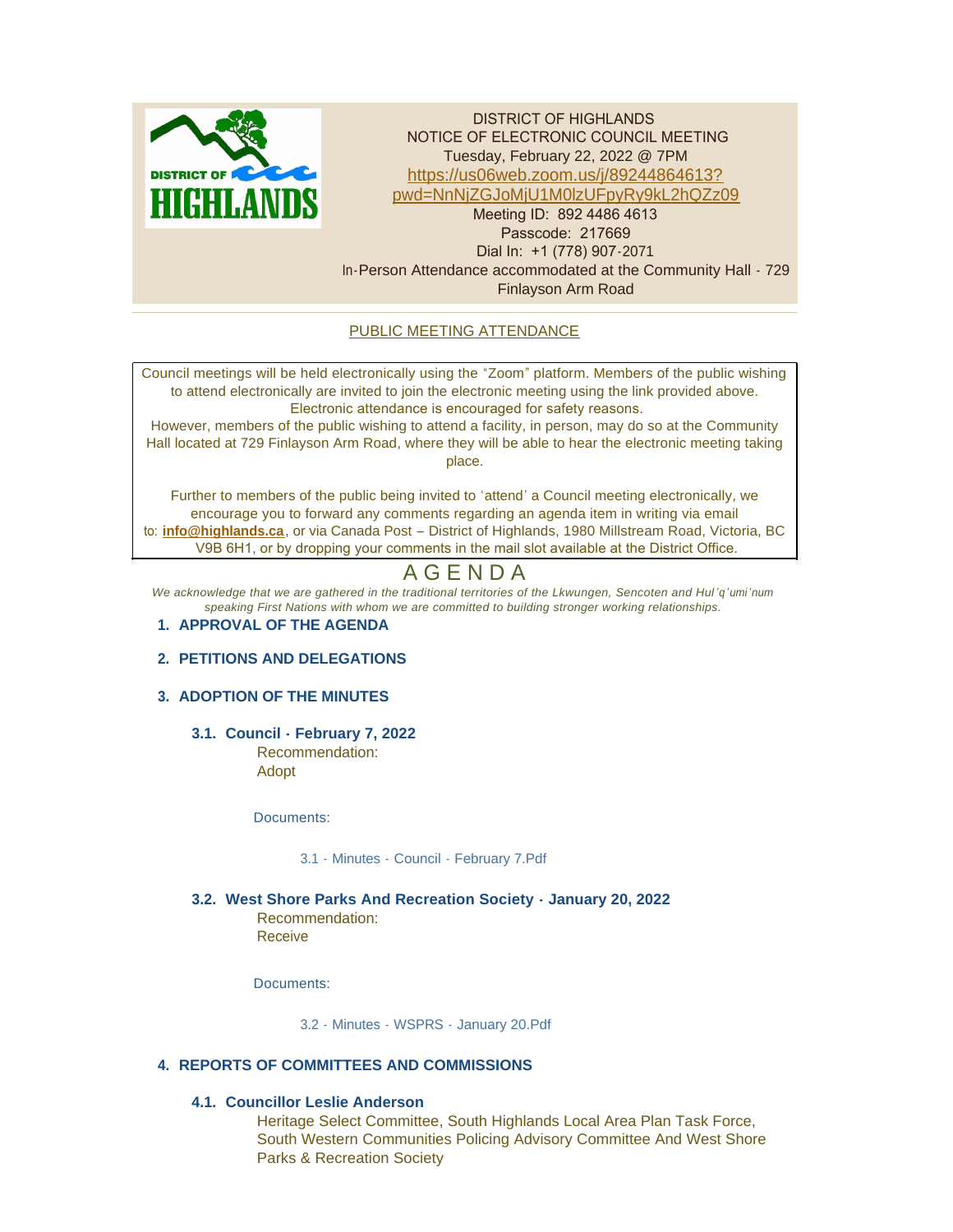Documents:

[4.1 - Councillor Anderson Update.pdf](https://www.highlands.ca/AgendaCenter/ViewFile/Item/6919?fileID=6644)

#### **Councillor Ann Baird 4.2.**

CRD Climate Action Committee And CRD Housing Trust Fund Commission

#### **Councillor Gord Baird 4.3.**

CRD Regional Water Supply Commission, CRD JDF Water Distribution Commission And Sustainable Land Use Select Committee

#### **Councillor Marcie McLean 4.4.**

Coexisting With Carnivores Alliance And Greater Victoria Family Court And Youth Justice Committee

#### **Councillor Karel Roessingh 4.5.**

Capital Region Emergency Services Telecommunications, CRD Arts And Greater Victoria Public Library Board

Documents:

[4.5 - Councillor Roessingh Update.pdf](https://www.highlands.ca/AgendaCenter/ViewFile/Item/6923?fileID=6645)

#### **4.6. Councillor Rose Stanton**

Emergency Planning Committee, Intermunicipal Committee on Disability Issues And Social Sustainability Select Committee

#### **Mayor's Report 4.7.**

Documents:

[4.7 - Mayors Report\\_Feb 22.Pdf](https://www.highlands.ca/AgendaCenter/ViewFile/Item/6925?fileID=6646)

#### **RATIFICATION OF COMMITTEE RECOMMENDATIONS 5.**

#### **INTRODUCTION OF LATE ITEMS 6.**

**UNFINISHED BUSINESS 7.**

#### **CORRESPONDENCE 8.**

# **Correspondence - West Shore RCMP, February, 2022 8.1. RE: WEST SHORE RCMP 2021 ANNUAL YEAR END REPORT**

#### Documents:

[8.1 - Correspondence - West Shore RCMP 2021 Annual Report.pdf](https://www.highlands.ca/AgendaCenter/ViewFile/Item/6938?fileID=6647)

#### **BYLAWS 9.**

#### **NEW BUSINESS 10.**

### **Report, Chief Administrative Officer, January 17, 2022 10.1. RE: PERIOD 3 ACTIVITY REPORT - SEPTEMBER 1 TO DECEMBER 31, 2021 - FOR INFORMATION**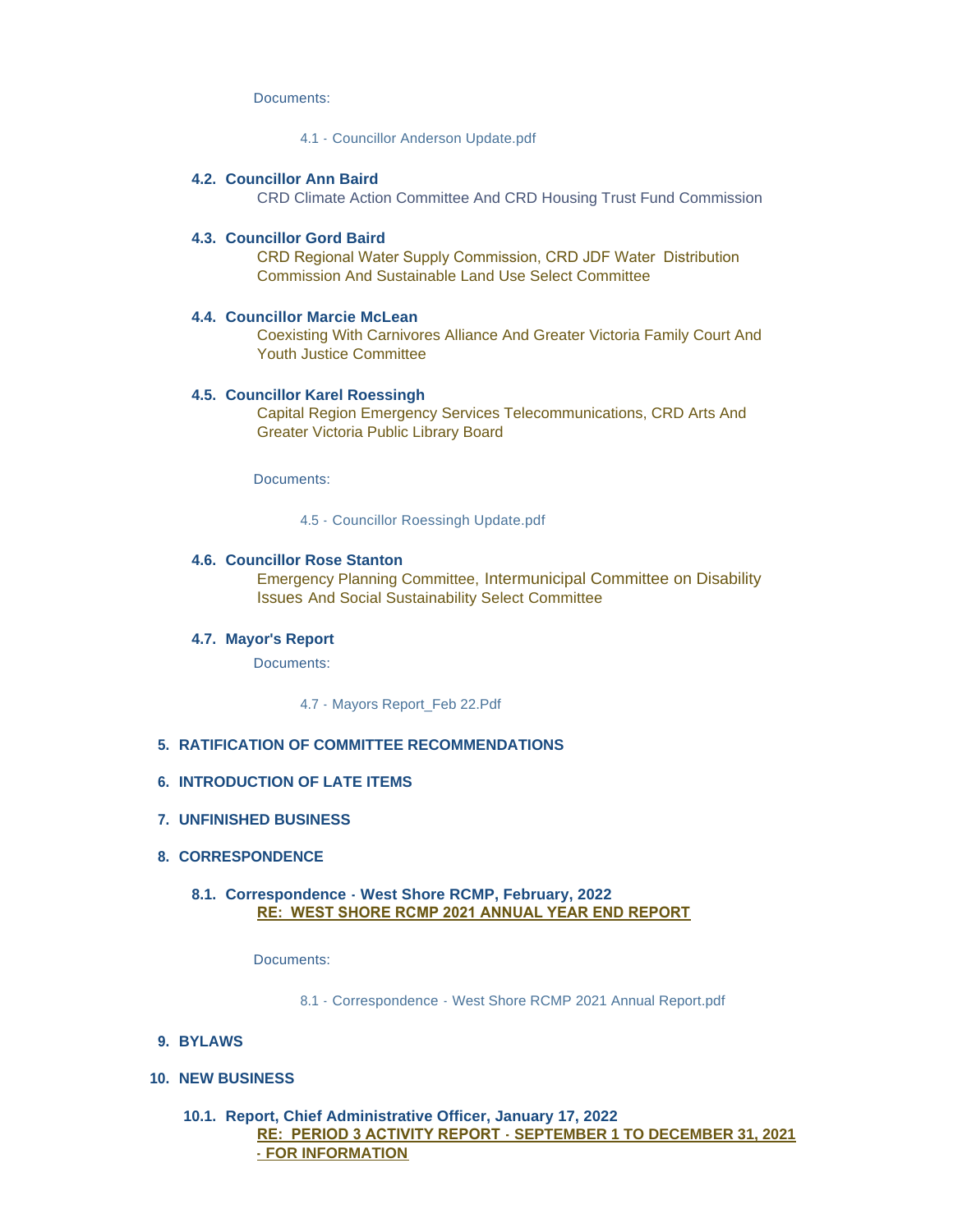Recommendation: That The September 1, 2021 To December 31, 2021 Activity Reports Attached

To The Report From The Chief Administrative Officer Be Received.

Documents:

[10.1 - Report - CAO - 2021 Period 3 Activity Report.pdf](https://www.highlands.ca/AgendaCenter/ViewFile/Item/6939?fileID=6648) [10.1a- Activity Report Period 3 Sept-Dec.pdf](https://www.highlands.ca/AgendaCenter/ViewFile/Item/6939?fileID=6659)

# **Report, Chief Administrative Officer, February 14, 2022 10.2. RE: FINANCIAL PLAN REVIEW SCHEDULE**

Recommendation:

That Council Approve The Above Financial Plan Review Process Schedule And Direct Staff To Give Notice To District Committees And The Public To Enable Public Participation And Consultation.

Documents:

10.2 - Report - CAO - 2022 - [Budget And Financial Plan Schedule.pdf](https://www.highlands.ca/AgendaCenter/ViewFile/Item/6940?fileID=6649)

# **Report, Corporate Officer, February 18, 2022 10.3.**

# **RE: COMMUNTIY GARDEN MANAGEMENT AGREEMENT - REQUEST FOR AMENDMENT TO USER RULES**

Recommendation:

That The Parks And Recreation Association's Request For Amendments To Schedule "D" To The Community Garden Management Agreement Be Referred To Staff For Review And Discussion With The Association; And That A Recommendation Be Brought To Council.

Documents:

10.3 - Report - CO - [Community Garden User Agreement Amendments.pdf](https://www.highlands.ca/AgendaCenter/ViewFile/Item/6941?fileID=6651)

10.3a - [Parks And Recreation Association Memo.pdf](https://www.highlands.ca/AgendaCenter/ViewFile/Item/6941?fileID=6652)

[10.3b - Garden Rules - Amended Final November 30 2021.Pdf](https://www.highlands.ca/AgendaCenter/ViewFile/Item/6941?fileID=6654)

[10.3c - Community Gardener User Signature 1.Pdf](https://www.highlands.ca/AgendaCenter/ViewFile/Item/6941?fileID=6655)

[10.3d - Correspondence Re Garden Rules Scheulde D Proposed](https://www.highlands.ca/AgendaCenter/ViewFile/Item/6941?fileID=6658)  Amendments.pdf

# **Report, Fire Chief / Emergency Coordinator, February 16, 2022 10.4. RE: FIRE DEPARTMENT GRANT OPPORTUNITY - EAST FIRE HALL BACK UP GENERATOR**

#### Recommendation:

That Council Authorize Staff To Prepare And Submit An Emergency Operations Centres & Training Grant Application To UBCM On Behalf Of The District, In The Amount Of \$25,000.

Documents:

[10.4 - Fire Department Grant Opportunity East Fire Hall Back-Up Generator.pdf](https://www.highlands.ca/AgendaCenter/ViewFile/Item/6942?fileID=6653)

# **Notice Of Motion, Councillor McLean, February 7, 2022 Regular Council 10.5. Meeting**

#### **RE: STIPENDS VOLUNTEER FIREFIGHTERS**

*"That Council Direct The District Of Highland's Fire Chief To Provide High Level Information With A Brief Overview Or Information Regarding The Usual*